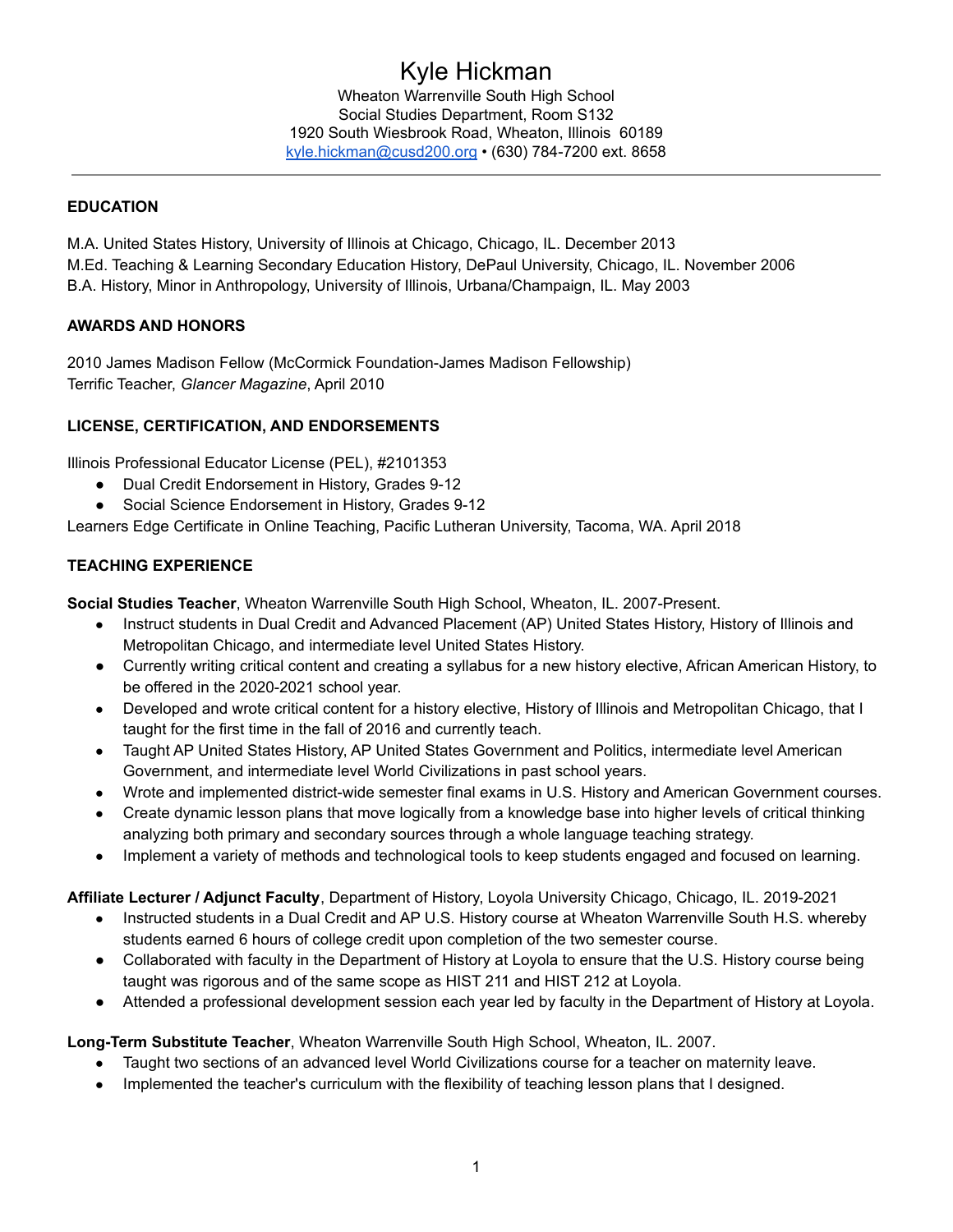# **Substitute Teacher**, Niles Township High Schools, Skokie, IL. 2006-2007.

- Managed students in classroom environments across disciplines.
- Facilitated with the instruction of lessons provided by the classroom teacher.

# **TEACHING EXPERIENCE (CONTINUED)**

**Student Teacher**, Niles West High School, Skokie, IL. 2006.

- Taught Modern Western Civilizations to students in the tenth grade and Global Studies to students in the ninth grade where classes were comprised of a diverse group of students with mixed abilities.
- Instructed students in the ninth grade in Global Studies IIT, which was a team-teaching environment where the students had various learning disabilities and behavioral disorders.

**Teaching Assistant/Reading Assistant**, Old Orchard Junior High School, Skokie, IL. 2004-2006.

- Assisted the special education teacher in instruction of social studies, language arts, science, and math to students in the eighth grade who had learning disabilities and behavioral disorders.
- Assessed students' reading levels and helped them develop skills to comprehend passages at their reading and grade level.

# **ADDITIONAL EXPERIENCE EDUCATING YOUTH**

**Baseball Instructor**, Glenbrook Sports Academy, Northbrook, IL. 2004-2006.

- Coached individual children, ages 5 to 18, in private lessons to develop baseball and softball skills.
- Supervised groups of children participating in a variety of sports activities during private parties.

**Head Counselor**, Saddle & Cycle Club, Chicago, IL. 2006.

- Developed and coordinated daily summer camp schedule for approximately 30 six-year-old children.
- Managed and directed three college and high school aged junior counselors.

## **EXTRACURRICULAR ACTIVITIES**

**Youth & Government Sponsor**, Wheaton Warrenville South High School, Wheaton, IL. 2008-2011 **Chess Coach**, Wheaton Warrenville South High School, Wheaton, IL. 2007-2011 **Assistant Baseball Coach**, Wheaton Warrenville South High School, Wheaton, IL. 2007-2008 **Assistant Baseball Coach**, Niles West High School, Skokie, IL. 2006-2007

## **PROFESSIONAL ACTIVITY AND COMMUNITY SERVICE**

**Teacher Advisory Council**, McCormick Foundation Civics Program, Chicago, IL. 2010-2012 **History Fair Judge**, Chicago Metro History Education Center, Chicago, IL. 2011 **Volunteer Commissioner**, Historic Preservation Commission, Oak Park, IL. 2008-2009 **Volunteer Archival Assistant/Acquisitions Clerk**, Irish American Heritage Center, Chicago, IL. 2007

## **INTERNSHIPS, CONFERENCES, AND SEMINARS**

- Abraham Lincoln Presidential Library Foundation and Illinois Historic Preservation Agency, "Conference on Illinois History," Springfield, IL. 2016-2018.
- Newberry Teachers' Consortium, "The Rise, Fall, and Rebirth of Public Housing in Chicago," The Newberry, Chicago, IL. 2018.
- McCormick Foundation-Madison Fellow Summer Internship, McCormick Foundation, Chicago, IL. 2012.
- James Madison Memorial Fellowship Foundation, "Summer Institute on the Constitution," Georgetown University, Washington, DC. 2011.